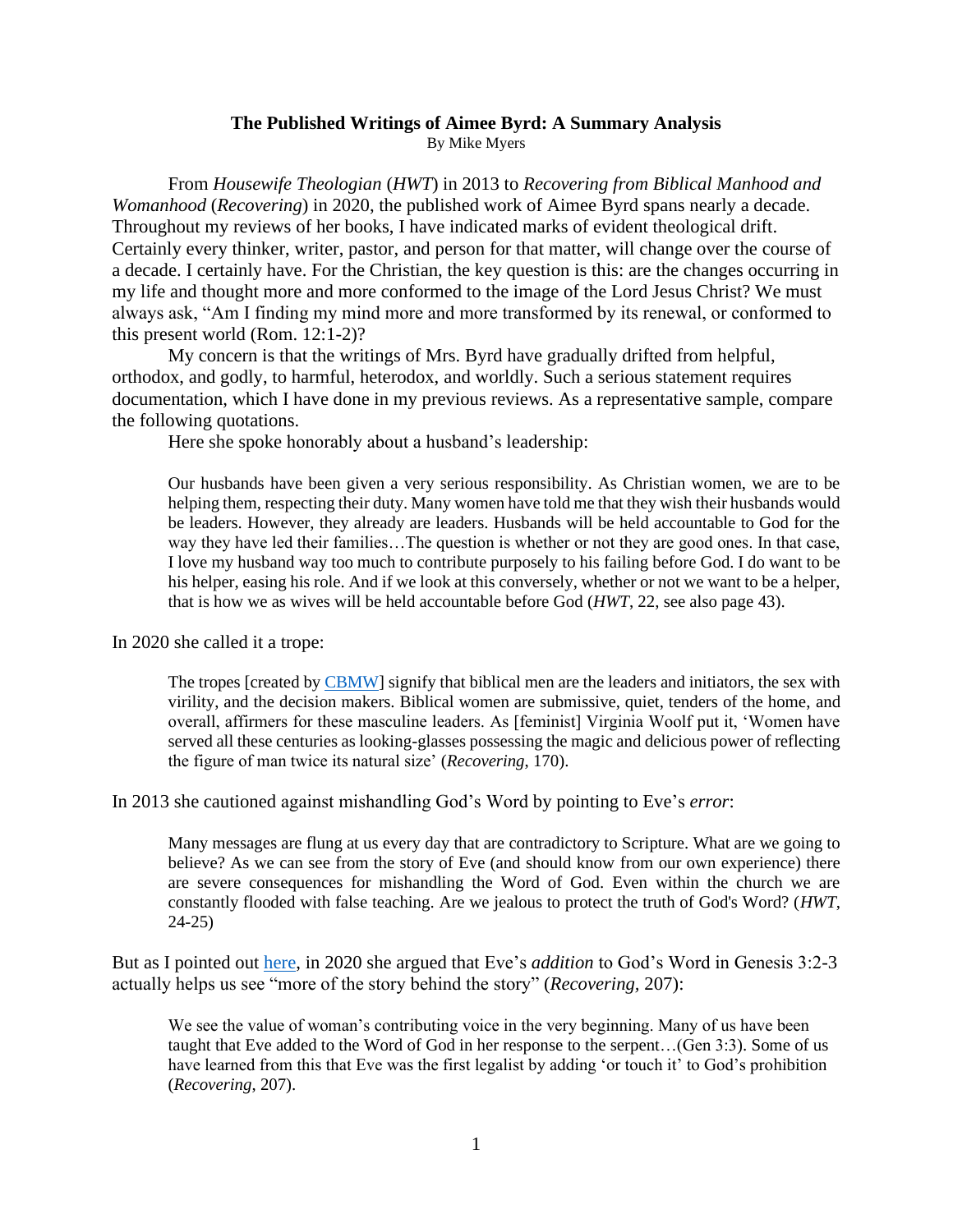Citing from P. Wayne Townsend, she enlarged on this theme, "Given this context for Genesis and the writer's familiarity with the Sinai law, we see that although 'do not touch' is not part of the prohibition God spoke to Adam, Eve is expanding on the story" (*Recovering,* 208). I find it remarkable that while Mrs. Byrd speaks of "the value of woman's contributing *voice in the very beginning*," God said to Adam, "'Because you have heeded the voice of your wife, and have eaten from the tree of which I commanded you, saying, 'You shall not eat of it': 'Cursed is the ground for your sake'" (Gen. 3:17).

If these two representative comparisons do not adequately prove my observation, Mrs. Byrd herself did. When reflecting on her former excitement about *Recovering Biblical Manhood and Womanhood* (*RBMW*), she clearly signaled her departure from her earlier views:

I remember my young, impressionable self learning, underlining, and later even quoting from this book. I wanted to be a *biblical* woman, a good wife and mom. But I was also confused by some of what I read. Was it my own sinful proclivity, or were some of the distinctives being taught in the book taking things too far? As a young wife, I gave the benefit of the doubt to the authors, who were much more educated and experienced than I. But here I am, no longer a 'young' wife, finding myself tripping over some of the teachings in that same book as they have been further amplified and applied. (*Recovering,* 20).

I am not writing to countenance or defend the serious theological errors related to eternal subordination of the Son. I am not offering a wholesale endorsement of Piper and Grudem's *Recovering Biblical Manhood and Womanhood* (though I could easily have written more detailing how Mrs. Byrd consistently misrepresents both of these men and the book). Interestingly, I am writing for the same reason Mrs. Byrd did, though in a different direction. She wrote,

I know there are many young, impressionable women, like I was, who want to be good Christian wives. And even though the teaching may have good intentions behind it, it is damaging. And it is separating men and women into some of the same *Yellow Wallpaper* stereotypes from the nineteenth century. This is not good for the family, and it is not good for God's church (*Recovering*, 21).

Mrs. Byrd assigns blame for damage and separation to *RBMW*. I argue that her increasing dependence on critical scholarship and her poor exegesis is more dangerous in the long run, especially to those who look to her for instruction. In fact, what she wrote back in *No Little Women* (*NLW*) was prescient of her own work:

Many of the top selling Christian books **appear to have a high view of Scripture**, but, once you get past the sparkling endorsements and attractive cover design, they teach extrabiblical revelation, mysticism, New Age spirituality, the prosperity gospel, and **just plain bad exposition. These are not harmless books** (NLW, 116, emphasis mine).

## Indeed.

How did Mrs. Byrd arrive at this point, all the while claiming that she wrote within the bounds of the theological standards of the Orthodox Presbyterian Church (as she states [here](https://www.reformation21.org/blog/recovering-from-biblical-manhood-and-womanhood-the-trial) at 23:10)? I can also ask my question in Twitter terms: Why did she go from @aimeebyrdHWT to @aimeebyrdPYW? Does this mean the onetime Housewife Theologian now identifies herself as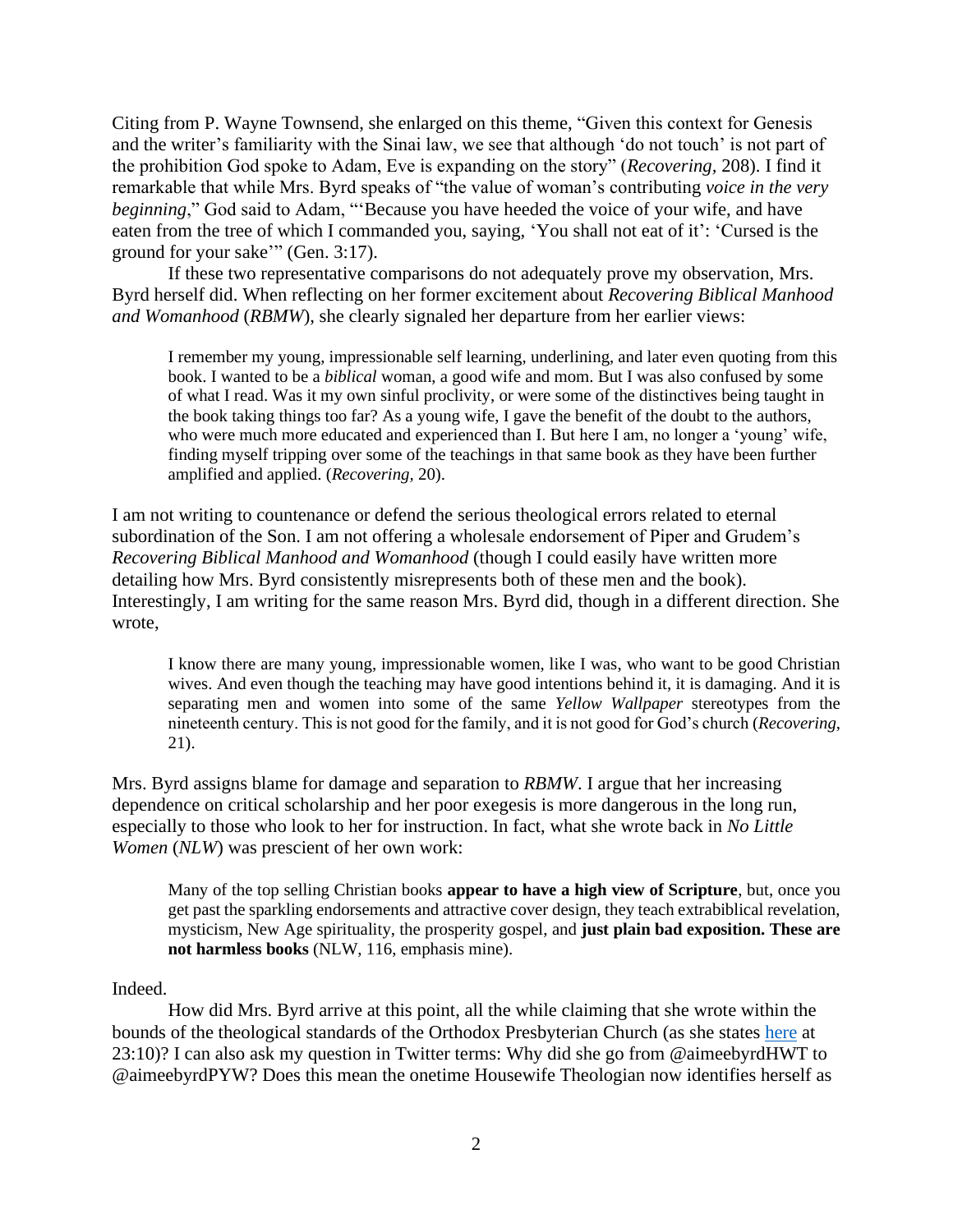Peeling Yellow Wallpaper? Whatever the answer, one clear influence on Mrs. Byrd's changing trajectory has been her most recent editor.

# **Her Editor**

*Why Can't We Be Friends?* proved to be Mrs. Byrd's final work with P&R. Her new [editor](https://twitter.com/aimeebyrdPYW/status/1430251997299625984) at Zondervan Academic is Katya Covrett (*Recovering*, 11). In a May 18, 2020 [interview](https://www-christianpost-com.cdn.ampproject.org/v/s/www.christianpost.com/amp/why-the-church-needs-more-focus-on-discipleship-than-biblical-manhood-and-womanhood-author.html?amp_gsa=1&_js_v=a6&usqp=mq331AQKKAFQArABIIACAw%3D%3D#amp_tf=From%20%251%24s&aoh=16359698915721&referrer=https%3A%2F%2Fwww.google.com&share=https%3A%2F%2Fwww.christianpost.com%2Fnews%2Fwhy-the-church-needs-more-focus-on-discipleship-than-biblical-manhood-and-womanhood-author.html) with *The Christian Post* about *Recovering,* Mrs. Byrd said:

But as a woman writing about these things I found a roadblock — this whole woman thing. Me being a woman talking about it and also discipling women alongside of men and the differences in separation that are so saturated now in our church culture. In talking with my editor, we decided that the roadblocks need to be addressed directly, and I kind of have that more direct voice in my writing anyway. So she encouraged me to do that. The book is sort of presented as an alternative to all the resources we have marketed to us in this evangelical so-called 'biblical womanhood' culture.

She clearly connected the input of her editor with the thrust of her book, i.e., addressing roadblocks (she reiterates her editor's influence on the title [here](https://www.reformation21.org/blog/recovering-from-biblical-manhood-and-womanhood-the-trial) at 33:45-34:35). This is understandable in principle, but it begs the question, what are the convictions that Mrs. Covrett holds that would lead her to encourage Mrs. Byrd in this direction?

When asked in an August 13, 2020 [interview](https://www.patheos.com/blogs/cruxsola/2020/08/katya-covrett-zondervan-academic-the-editors-behind-the-great-books-in-new-testament-studies/) "about how publishing in biblical studies can and/or should change in the next ten years," Mrs. Covrett responded,

I hope and pray that publishing in biblical studies will become more diverse. Historically, the discipline has been dominated by white men (please understand that I have nothing against white men; many of my best friends among authors are white guys), *but this must change…*Zondervan Academic has made this commitment and, as our friendly competitors do so as well, we will begin to see the tide change for the better (emphasis original).

This is entirely consistent with what Mrs. Covrett [wrote](https://womenbiblicalscholars.com/2016/05/19/what-i-learned-about-gender-and-diversity-from-christian-academic-publishing/) five years earlier in 2015:

Try as we might, the 'lack of balance' in the academy continues to constrain us. Everything I've said here about women can also be said about ethnic minorities and global voices, which have been other significant areas of publishing for Zondervan Academic. Whether we like it or not, the White Male Club that is the Christian academia—no offense, guys—is the context in which we acquire and publish. The uphill battle continues. And so we continue to seek balance and diversity—not out of a sense of political correctness, but because as members of the body of Christ we all complement one another. When we do not have the voices and perspectives of women, ethnic minorities, and scholars from the Majority World, we all suffer—men, women, biblical scholars and theologians, students, and the church as a whole.

In our age of post-modernism, liberalism, and general decline in theological standards, Christians should find this emphasis troubling. Without question, Mrs. Byrd's editor has resolutely focused her goals upon conformity to the Siren call of diversity, not to the sacred call of firm commitment to biblical fidelity. As far as I know, Mrs. Covrett is not a member of the OPC. I do not know if she is reformed or even evangelical. For that reason, I simply express my concern about the clear agenda that leads away from the clarity and authority of the Word of God. This is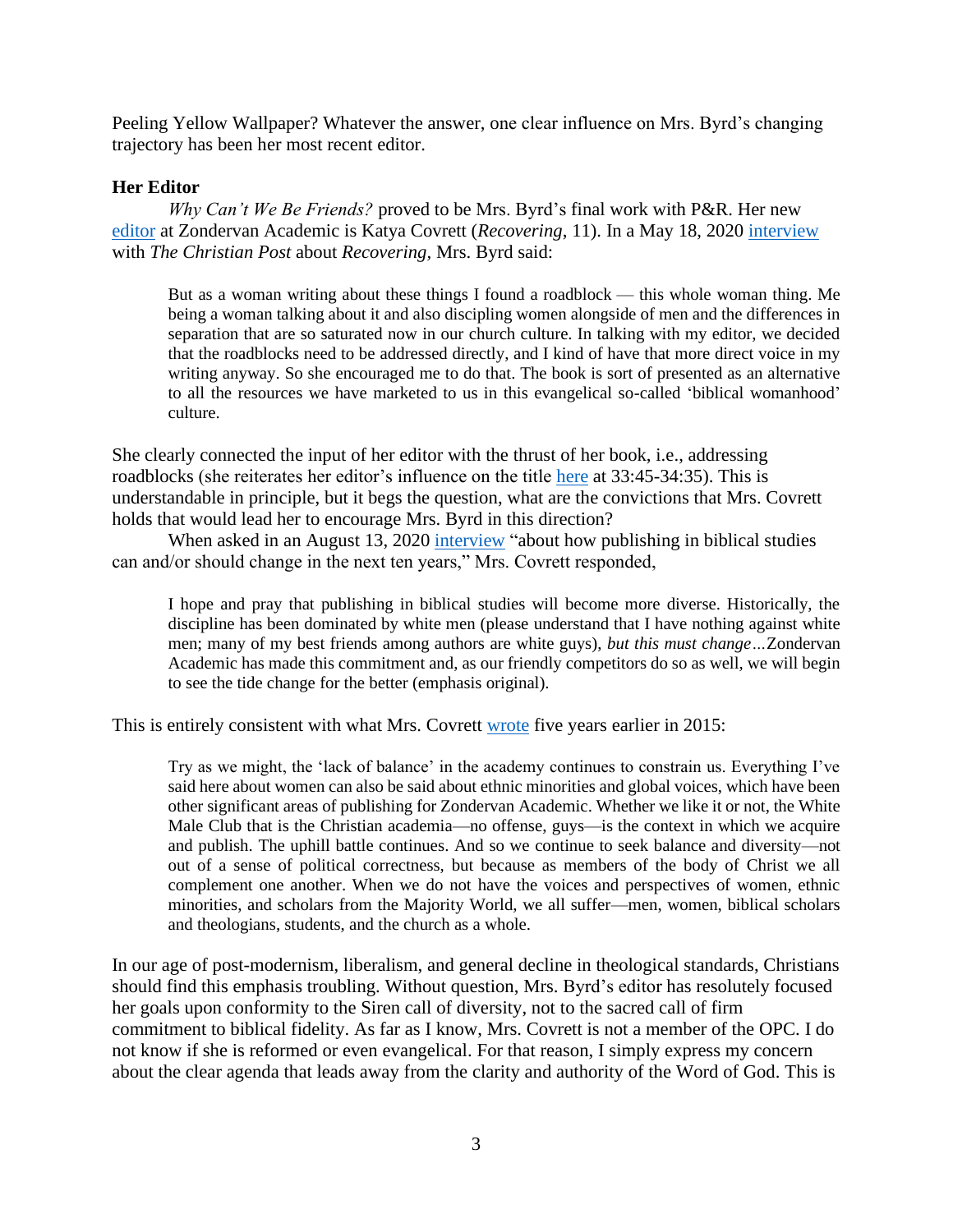something that every Christian must recognize. If we abandon the sole authority and standard of the Word of God, we have lost everything.

## **A Final Concern**

Public theological drift of a public person calls for public correction from the elders of the church. This is especially true when opinions that are published are destructive to the external peace and order which Christ has established in the church (Westminster Confession 20.4). I have been disappointed in this—that a good number of elders close to Mrs. Byrd seem to have failed to engage thoroughly and critically with her work, especially with her more recent and troubling changes in emphasis. Over the last two years I have personally corresponded multiple times with the session of Mrs. Byrd's now former church, hoping for their help and counsel regarding my concerns. Beyond acknowledging receipt of my communications, my pleas for engagement and public action on this topic received minimal response.

I would also note the general encouragement of the hosts of the Mortification of Spin podcast regarding Mrs. Byrd's work. For example, in a May 6, 2020 [discussion](https://www.reformation21.org/blog/recovering-from-biblical-manhood-and-womanhood-the-trial) Todd Pruitt introduced the topic of Mrs. Byrd's then recently released book, jokingly saying, "Today it is our distinct pleasure to finally shed some light on Aimee Byrd's latest hate-filled, feminist, left-wing, church destroying book called *Recovering…from Biblical Manhood and Womanhood.*" He, Carl Trueman, and Mrs. Byrd then proceeded to have a long discussion, punctuated by laughter and lightheartedness. Mr. Pruitt said that when he read her book, he expected to "come away with a fairly substantial list of significant areas of disagreement" but was surprised that he did not. He claimed later that he found it "thoroughly anchored to the Scriptures" and that "this is not a treatise for egalitarianism at all." One wonders how carefully Mr. Pruitt and Dr. Trueman actually read this book. It contains serious errors related to canonicity, leans heavily on liberal sources, utilizes exegesis by 'historical imagination,' and its central working metaphor is a classic feminist symbol. How were these crucial elements missed?

Has Mrs. Byrd been treated uncharitably by some? Yes, and it ought not to have happened. That notwithstanding, did any elders with a formal or informal role in her life recognize her theological drift? If so, did anyone say or do anything substantial to help identify it and lead her to repentance (2 Tim 2:24-26)? In his commentary on Galatians, John Brown of Edinburgh wrote,

The elders should watch over the flock of Christ committed to their oversight, as they must answer at last to the great Shepherd of the sheep. They ought to wink at no violation of the law of Christ, to allow none to wander from the fold without warning them of their danger, and by every proper means endeavoring to bring them back (*Galatians*, 322).

Our inability to do this sufficiently does not remove our responsibility to faithfulness, for we will each give an account (Heb. 13:17).

### **Conclusion**

Some have wondered why I took the time to write these reviews. Perhaps I can explain in this way. A couple years ago I benefited greatly from a class I took that examined the pastoral theology of John Calvin and John Owen. Towering over nearly all figures of Reformation and post-Reformation history, they were scarcely equaled in their competence, piety, love for Christ and His Church, and their ability to engage the issues of their day. They did not take up public review and refutation of error because they were "obsessed with disputes and arguments over